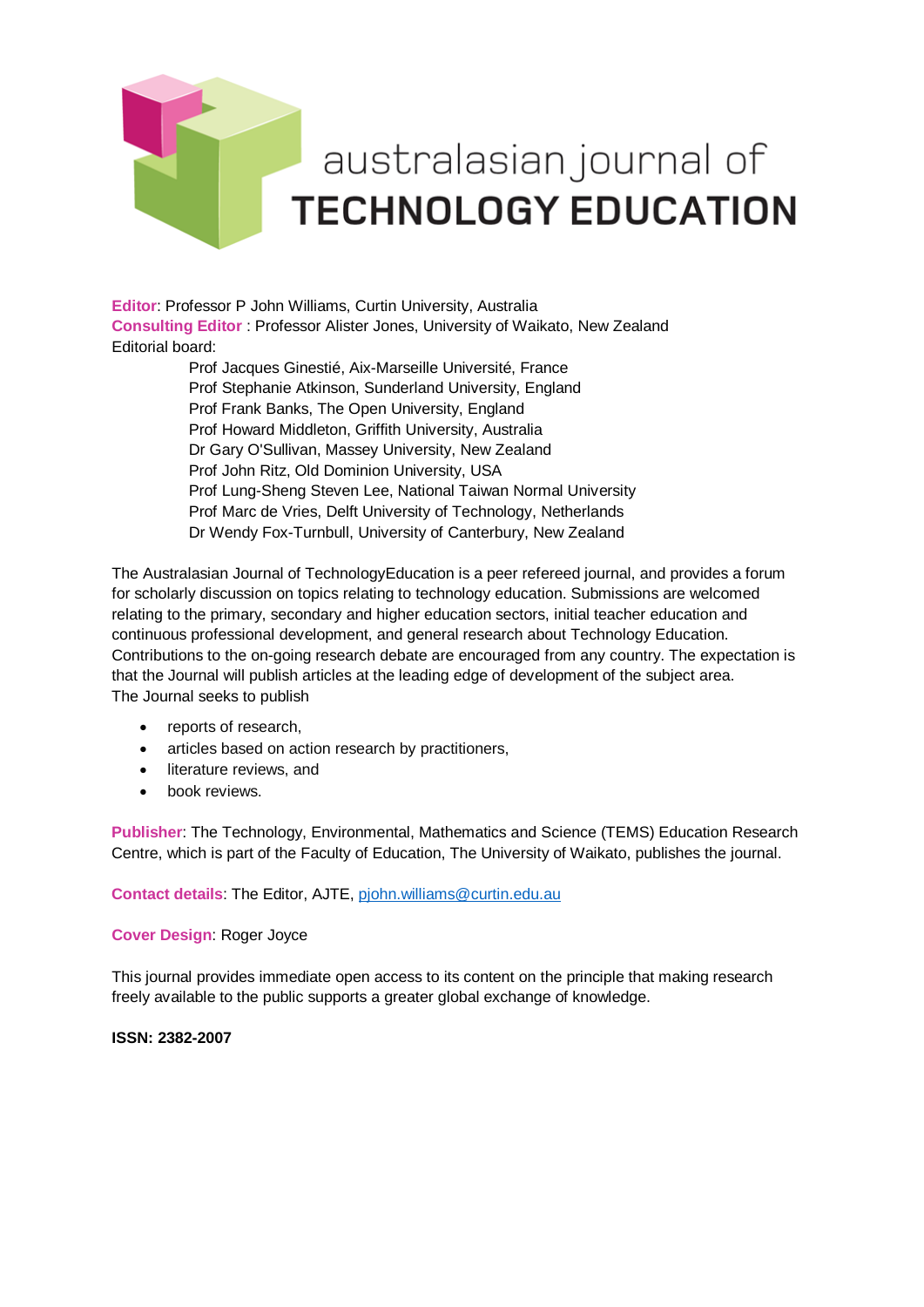

**Fostering Systematic Inventive Thinking (SIT) and Self-Regulated Learning (SRL) in Problem-Solving and Troubleshooting Processes among Engineering Experts in Industry**

Moshe Barak David Albert

## **Abstract**

*The present research addressed two unique aspects of fostering problem solving and inventive thinking among engineering experts: first, teaching the Systematic Inventive Thinking (SIT) method for problem solving and new product development; second, fostering Self-Regulated Learning (SRL) comprised of cognition, meta-cognition and self-efficacy beliefs among engineering experts. The pilot study involved observations at industry sites to learn about experts' thinking while solving problems. In the main study, we developed a 30-hour workshop on teaching SIT and SRL that was delivered to five groups of 20-25 engineering experts each (total n=110) at the workplace. The workshop included lectures, discussions, games and solving authentic engineering problems. Data was collected by means of questionnaires, interviews, problemsolving tests, observations and documenting class activities. The findings indicated that the participants significantly improved their competencies related to identifying problems in a given system, and suggesting more innovative solutions and less irrelevant solutions to these problems.* 

**Keywords**: problem solving, systematic inventive thinking, self-regulated learning

### **Introduction**

It is widely agreed that one of the most important challenges for education today, and technology education in particular, is fostering individuals' creative thinking in areas such as problem solving, design, and invention of new products and services. This requirement is crucial not only for K-12 education but also for higher education and professional development of management and engineering staff in the workplace. Despite the huge amount of literature on creativity and problem solving available, the question of how to improve students' or engineers' problem solving and inventive thinking abilities continues to be of concern to researchers. One obstacle to achieving this goal is the common perception that creativity is an innate or God-given capability people either have or have not, but can only be improved a little by direct teaching. A second barrier in this regard is that the wish to teach people methods to reach 'unusual' or 'surprising' ideas sounds like an oxymoron. As a result, many studies on fostering creativity in technological design and problem solving focus merely on creating an environment or conditions for creativity, or encouraging students to "think outside the box." For example, among the most popular methods for seeking new ideas are brainstorming (Osborn, 1963), and divergent thinking or lateral thinking (de Bono, 1992), which actually intend to reach ideas randomly from nowhere.

For example, one creativity method often mentioned in the literature of brainstorming is to select a word randomly and think of as many uses as possible with this word in connection with the problem to be solved. It is often recommended to break the random word into its characteristics, and think about its functions, associations, metaphors, synonyms or antonyms. All these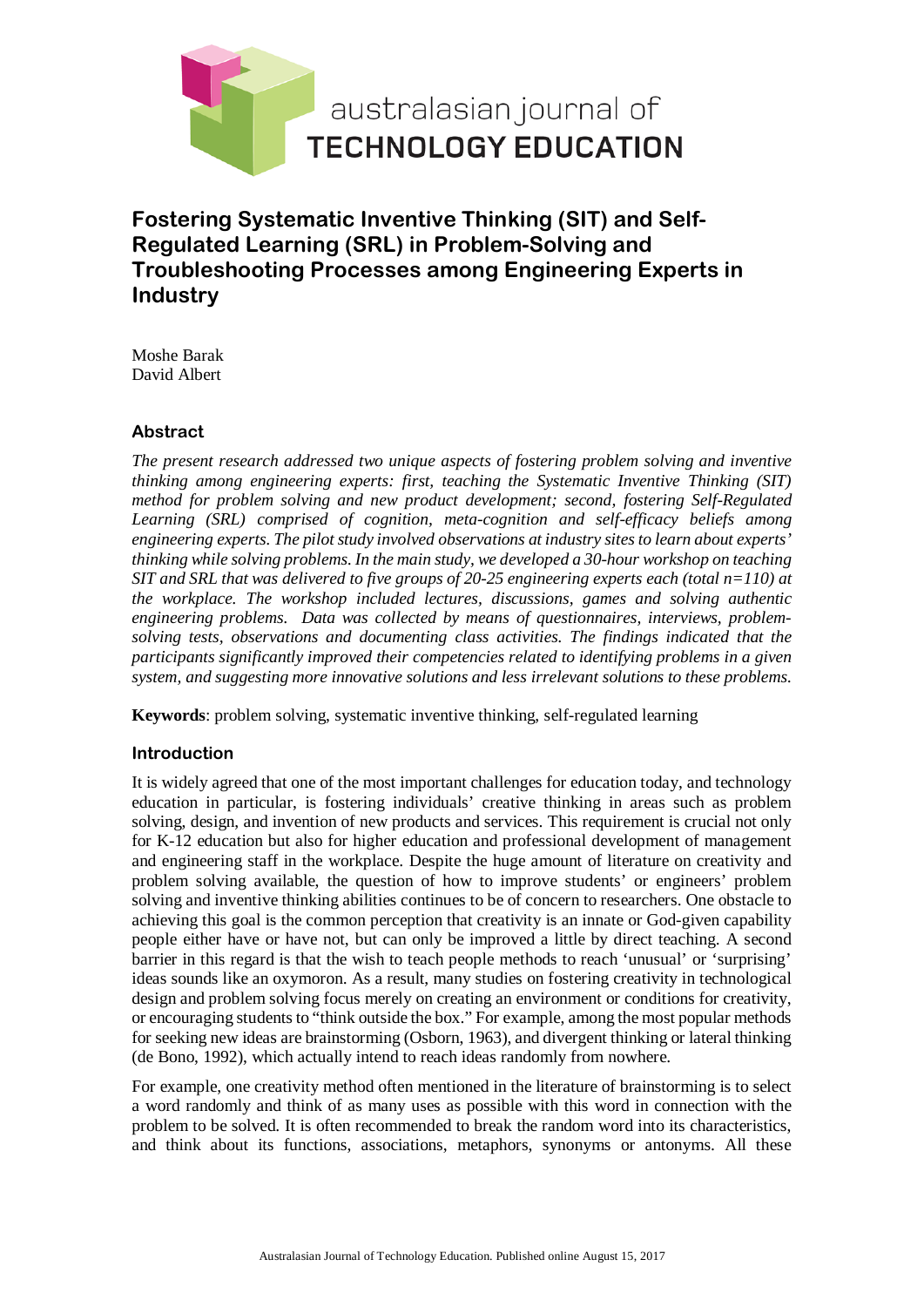techniques are based on the hope that a random search in many directions may lead to finding a useful new idea.

Another difficulty that often accompanies efforts to foster creativity among young students or engineering experts is that programs for teaching creative thinking frequently address only a little of the broad literature on cognition and learning, such as fostering meta-cognition and reflection in the process of inventive thinking and creative problem solving. For example, according to Runco (2015), the term meta-creativity means using what is learned about creativity from the creativity research to be more creative, or 'being creative about creativity.' However, both creativity and the way to become creative remain somewhat mysterious. Van de Kamp, Admiraal, van Drie, and Rijlaarsdam (2015) found that explicit instruction of meta-cognitive knowledge in the context of divergent thinking in visual arts had a positive effect on fluency and flexibility but not on originality. Yet, studies that might help in fostering meta-cognition in creative thinking in technology and engineering are relatively rare. Accordingly, the research question that guided the present work relates to the effectiveness of teaching methods of systematic inventive thinking and problem solving in conjunction with fostering self-regulated learning in technology and engineering.

In the present study, we address these issues from two unique aspects: first, teaching methods for "Systematic Inventive Thinking" (SIT) to engineering experts; second, teaching aspects of selfregulated learning (SRL) in problem solving and inventive thinking in the engineering context. The following sections include a brief review of the literature on SIT and SRL, findings from a pilot study on inventive thinking and problem solving among engineering experts, and the contents and methodology of a course on SIT and SRL that was delivered to five groups of engineers at the workplace. Findings from the study in terms how the course affect participants' achievements and attitudes towards learning inventive problem solving, and the implications of this study for technology education are also discussed.

# **Literature Review**

## **Systematic Inventive Thinking (SIT)**

The term *inventive thinking* in engineering and technology relates to finding original and effective solutions to problems, or inventing new, useful products and services. *Systematic Inventive Thinking* (SIT) is a method of finding solutions to problems by making systematic alterations or manipulations with a system's components and attributes, rather than searching randomly for ideas using methods such as brainstorming. The SIT method (Horowitz, 2001; Turner, 2009; Boyd & Goldenberg, 2014), was derived from the TRIZ theory of inventive problem solving (Altshuler,1988).

Among the principles, or tools, learned in the course are:

- *Unification:* solving a problem by assigning a new use or role to an existing object;
- *Multiplication:* solving a problem by introducing a slightly modified copy of an existing object into the current system;
- *Division*: solving a problem by dividing or cutting an object or subsystem and reorganizing its parts;
- *Change relationships between variables or attributes:* solving a problem by adding, removing or altering relationships between variables;
- *Removal:* solving a problem by removing an object (with its main function) from the system; and
- *Inversion:* solving a problem by inverting the structure or functions of components in a system.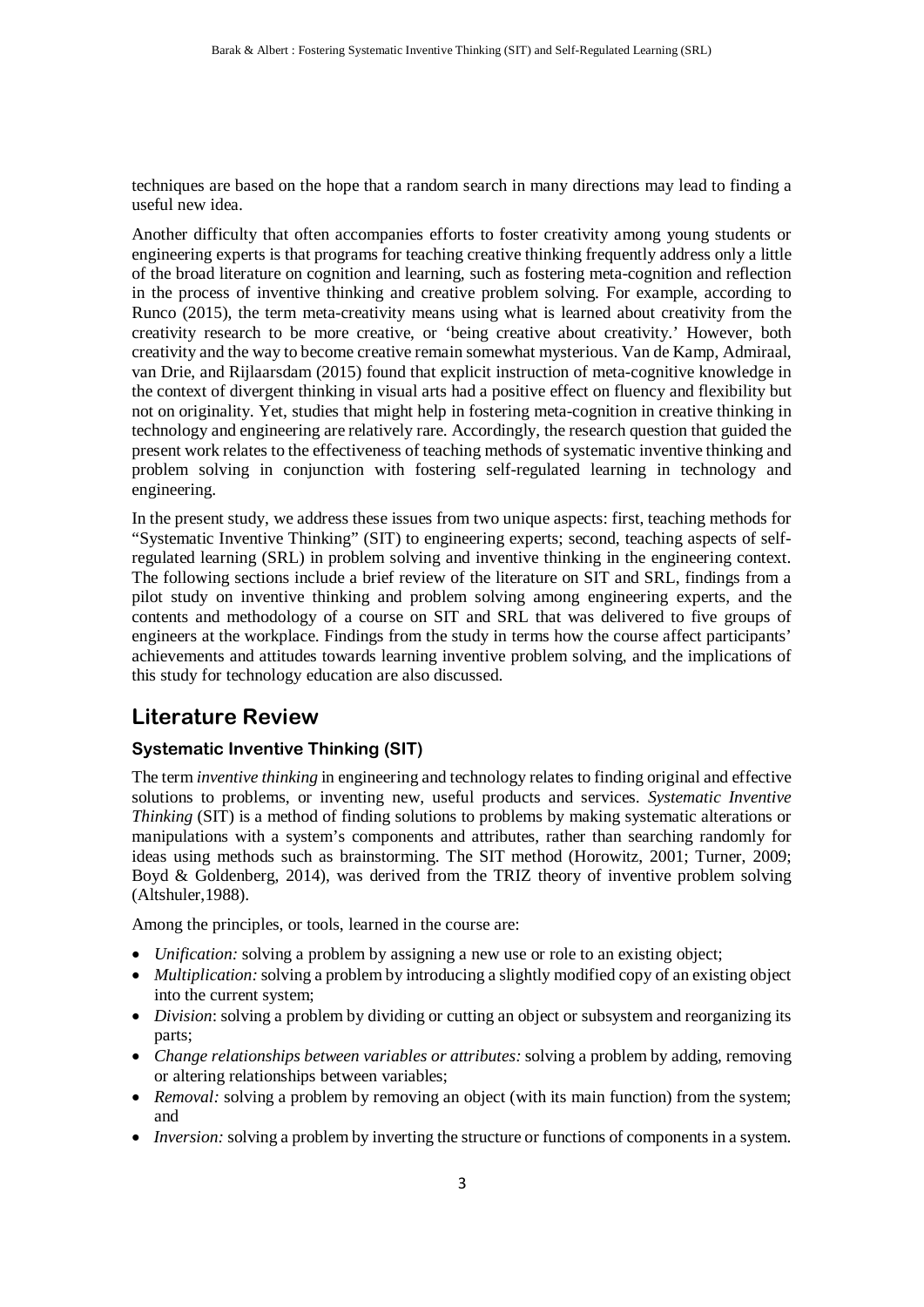The following example demonstrates how a product or service could be improved using the principle of 'changing relationships between variables in a system.' Customers who order pizza by home delivery often complain that the pizza arrives later than promised or is not hot enough. The question is how to improve customer satisfaction. A conventional solution is to shorten delivery time, which is often expensive. According to the SIT method, we try to solve a problem using different components and processes already existing in the system, while adding a minimum of new resources. To apply the 'change relationships between variables' concept, we first make a list of all of the variables associated with the world of the problem, for example, pizza type, size, shape, delivery time and temperature. We also list the variables related to the customer, for example, residential area, distance from the pizza store, customer age or order time. The second step is to try to add, remove, or change relationships between two variables. For example, we can link the variable *price* with the variable *delivery time*, as illustrated in Figure 1.



Figure 1: Linking pizza price with delivery time.

Goldenberg and Mazursky (2002) call the method illustrated in Figure 2 a change of *attribute dependency*, and show an additional solution of linking the pizza price with its temperature. Barak and Goffer (2002), and Barak and Mesika (2007) show more examples of teaching the SIT method to engineers and junior high school pupils. Drew and Goldenberg (2014) use the term thinking *Inside the box* as an alternative approach to inventive thinking. More studies on the SIT method are presented by Reich, Hatchuel, Shai, and Subrahmanian (2012), Turner (2009), and Moon, Ha and Yang (2012).

#### **Self-Regulated Learning (SRL)**

In recent years, educators have recognized increasingly that the cognitive side of learning and problem solving relates closely to the meta-cognitive side, that is, a learner's self-awareness of his thinking. At the heart of the current research lies the concept of Self-Regulated Learning (SRL), which combines the cognitive, meta-cognitive and motivational aspects of learning and problem solving (Barak, 2010; Zimmerman & Schunk, 1989). While a great deal of knowledge about meta-cognition in learning among children is available, relatively little research exists regarding meta-cognitive thinking among engineering experts in industry within the context of troubleshooting and problem-solving processes.

The origin of the term Self-Regulated Learning (SRL) lies in Bandura's social-cognitive theory (Bandura, 1986), which focuses on a learner's self-observation, self-judgment and response. The theory emphasizes responsibility to the learning process (Schraw, Crippen, & Hartley, 2006), recognition and use of thinking strategies and skills, and motivation to succeed (Pintrich & DeGroot, 1990). In the present study, we examined troubleshooting and problem-solving processes among industry experts, focusing on the following aspects: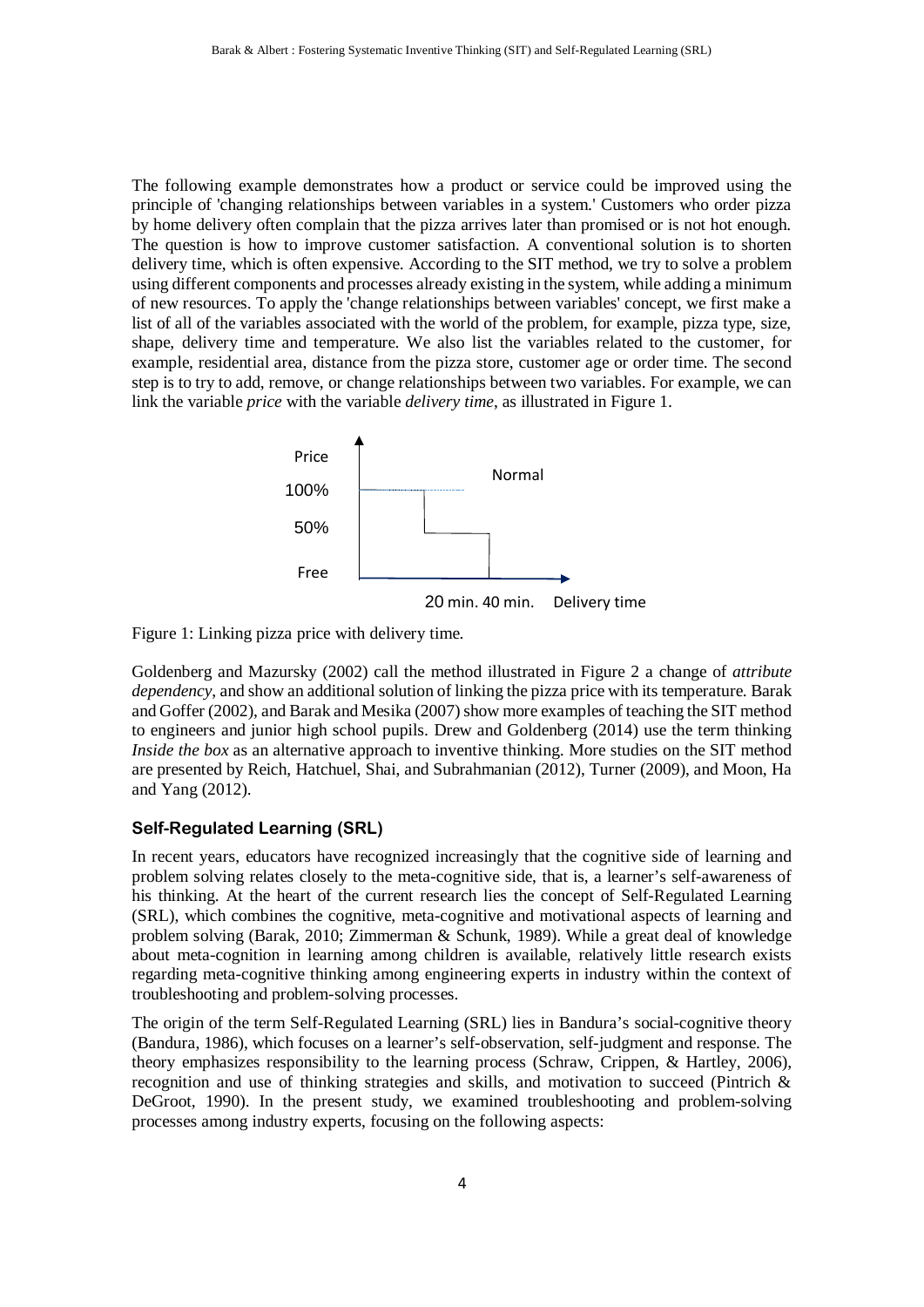- *Cognition*: thinking patterns of industry experts; identification of non-procedural thinking processes such as heuristics, analogies and intuition regarding professional problems in industry;
- Meta-cognition: how experts in industry build a thinking strategy for troubleshooting and problem solving; and
- Self-efficacy: the perception of self-confidence and a sense of ability to succeed in carrying out a task.

# **Phase I: Pilot Study**

The pilot study was intended to identify how engineering experts such as engineers and technicians deal with troubleshooting and problem solving at the workplace, with emphasis on the aspects of cognition, meta-cognition, and the use of Declarative, Procedural, Conceptual and Qualitative (DPCQ) knowledge in problem solving.

### **Data collection method**

In the pilot study, one of the researchers studied the process of troubleshooting and improving machines and production lines in a food plant. He closely followed the work of 22 experts (engineers, technicians and heads of production lines), and fully documented 12 cases of identifying problems and making attempts to solve them in order to learn aspects such as identifying or comparing components, variables, processes, or checking a hypothesis.

During this phase, we also conducted the pilot round of the SIT/SRL workshop described below, which comprised 10 meetings of three hours each (total 30 hours). Due to the limited scope of this paper, we present only one example from the findings of the pilot study.

#### *Example from pilot study: Prevention of temperature measurement deviations*

The temperature of a specific machine in a production line was measured using a thermocouple temperature sensor. This is an electrical device comprised of two different conductors that produces a temperature-dependent voltage as a result of the thermoelectric effect. An external quality expert who reviewed the plant's production lines identified that in one of the machines, the workers used to fold the thermocouple wires, as illustrated in Figure 2a.

The expert pointed out that folding the wires in this way might produce micro-cracks in the wires, which could influence the wires' electrical resistance and cause a deviation in the temperature measurement accuracy. A simple solution was implemented by wrapping the electrical wire around an empty spray can, as illustrated in Figure 2b.





Figure 2: Wrapping an electric wire around the palm of a hand (a) or around empty spray can b).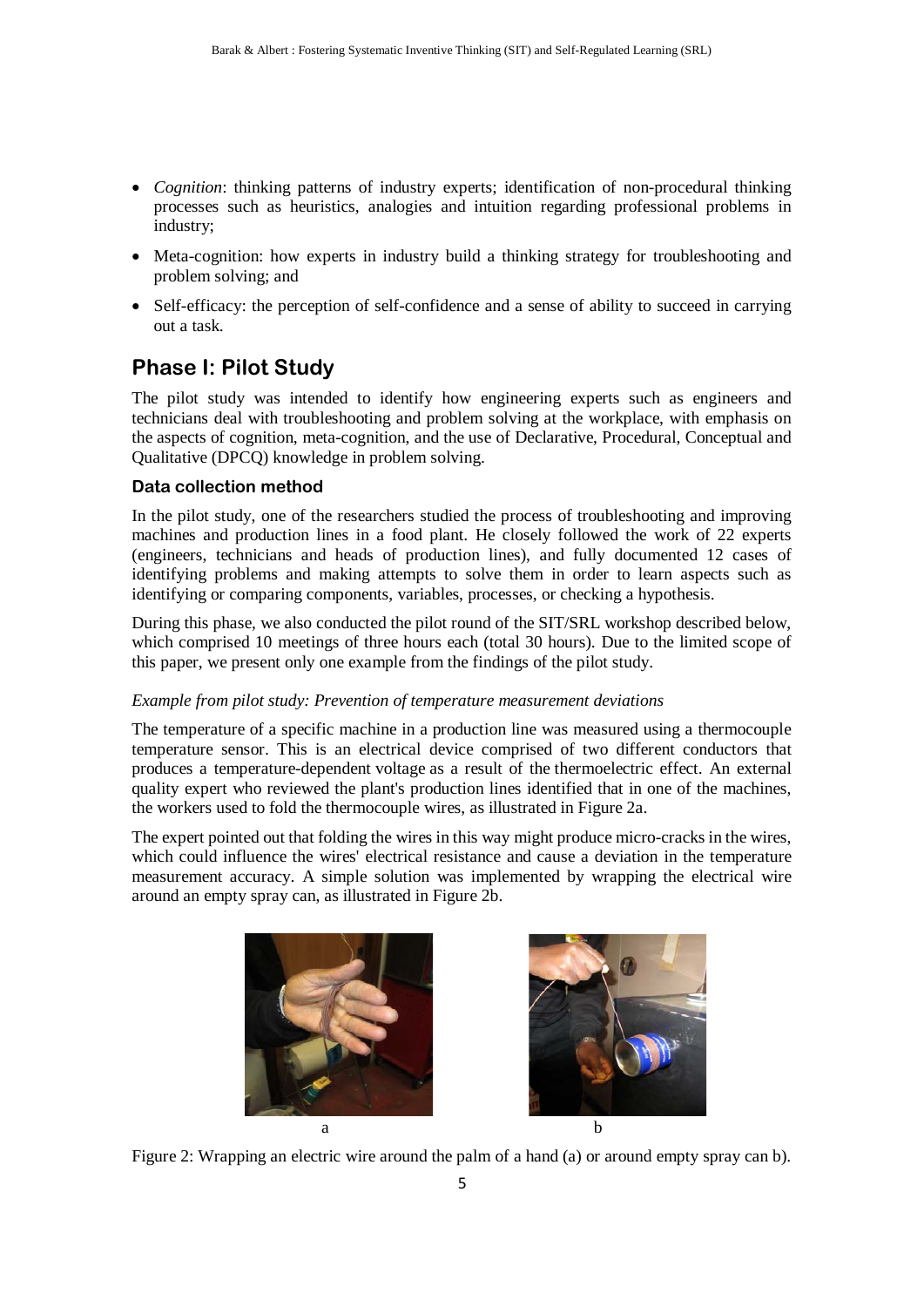To troubleshoot and solve this problem, the expert had to possess conceptual knowledge about electrical circuits and temperature measurements using a thermocouple, as well as qualitative knowledge about frequent faults in measuring devices. In this example, the expert deliberately searched for things that could negatively affect the accuracy or reliability of the system tested. He proposed a simple solution that used devices already existing in the close environment, with no need for adding significant resources to the system. This is one of the characteristics of inventive problem solving, as was learned in the SIT/SRL course developed in this research.

# **Phase II: The Main Research**

The main research involved the development, implementation and evaluation of the 30-hour SIT/SRL workshop which dealt with two main subjects:

- 1. Problem-solving methods, including the Systematic Inventive Thinking (SIT) method; and
- 2. Self-regulated learning in problem solving: cognition, meta-cognition and motivation in problem solving.

The updated version of the workshop comprised five class meetings of six hours each (total of 30 hours), which included lectures, discussions, games and quiz solutions that require different thinking strategies and skills, such as spatial vision, logic, induction, deduction and mathematical calculations.

The workshop was delivered to five groups of 20-25 engineering experts each (total n=110) The participants worked in small groups and dealt with more than 50 tasks and quizzes that were taken from the broad literature existing in this regard: for example, by Dudeney (2016) and Gardner (1987). However, the most important part of the workshop was the analysis of practical examples of authentic engineering problem solving that the participants' presented from their experience in the workplace. At the end of solving each task, each group discussed the process that took place in the group, for example, the role each participant took, thinking patterns and problem solving methods the groups used, and the application of SIT principles or other strategies in solving the task. At the end of the internal discussion in the groups, the entire class held a summative discussion in which each group presented their solution and working process. Finally, each participant wrote a short reflection of his work in the group in the form of answering questions such as How did I feel? How did I perform in the group? What did I learn about myself as a problem solver and as a group member?

The process described above, which was held four or five times in each class, was a central part of the present research. As already noted, the program under discussion intended to combine teaching the Systematic Inventive Thinking (SIT) method with fostering Self-Regulated Learning (SRL) among engineering experts.

### **Data collection methods**

Data were collected in the following ways:

- 1. Fully documenting students' activities in the class:
- 2. Administering the Problems and Solutions (P&S) test (see details in the following section):
- 3. Holding interviews with participants in the class; and
- 4. Carrying out a repeated examination of the workshop's influence on the work of seven participants in their workplaces about three months after learning the course.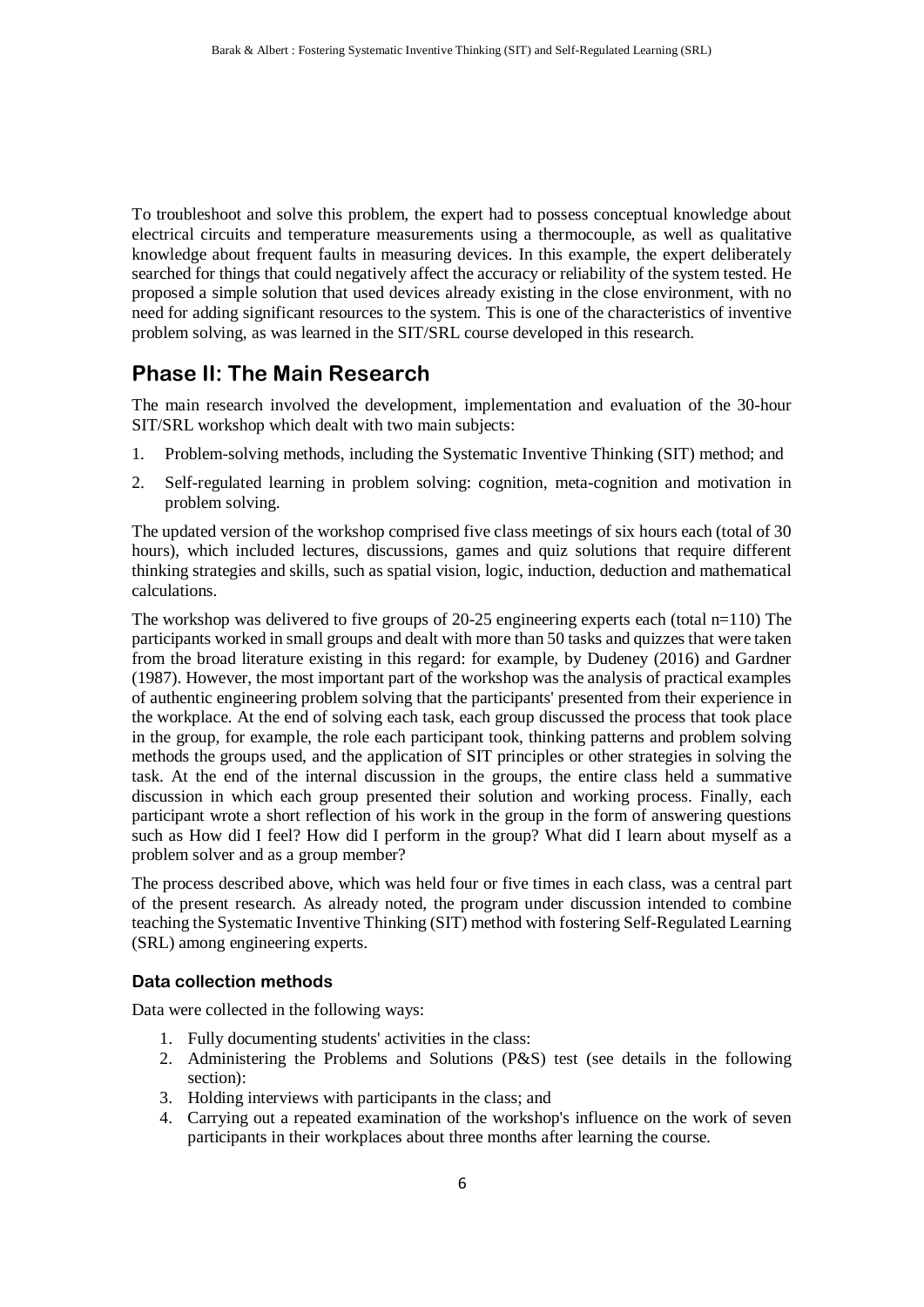As previously mentioned, the core of the SIT method involves solving a problem or inventing a new product by using one or a combination of the following principles: Unification, Multiplication, Division, Change relationships between variables, Removal and Inversion. During the course under discussion, the engineers discussed a range of examples of the application of these principles, such as the pizza delivery cases mentioned above. In the class, the participants presented examples of using these principles to solve problems of design issues at their work. For example, one of the participants presented the case of finding a root cause for an engineering problem using a 'fish-bone diagram' (Yazdani & Tavakkoli-Moghaddam, 2012) to identify all possible reasons for causing unequal thickness in aircraft parts made of composite materials (carbon and epoxy). By analyzing each of the possibilities, the root cause was detected and a proper solution was developed. Another example was the case of improving a mechanical device aimed at locking a mechanical system. In order to provide an indication that the system is locked, an electrical switch was placed under the locking pin. This had to do with the Unification principle – assigning a new function to a component already existing in the system.

#### *The nails puzzle*

Some of the examples and exercises presented in the course were games and puzzles that could be found in books or on the Internet. One example is the nails puzzle shown in Figure 3, where the task is to hang all 10 nails from the table on the vertical nail without using any extra devices or materials.



Figure 3: The nails puzzle starting point.



Figure 4: The nails puzzle main solution stage.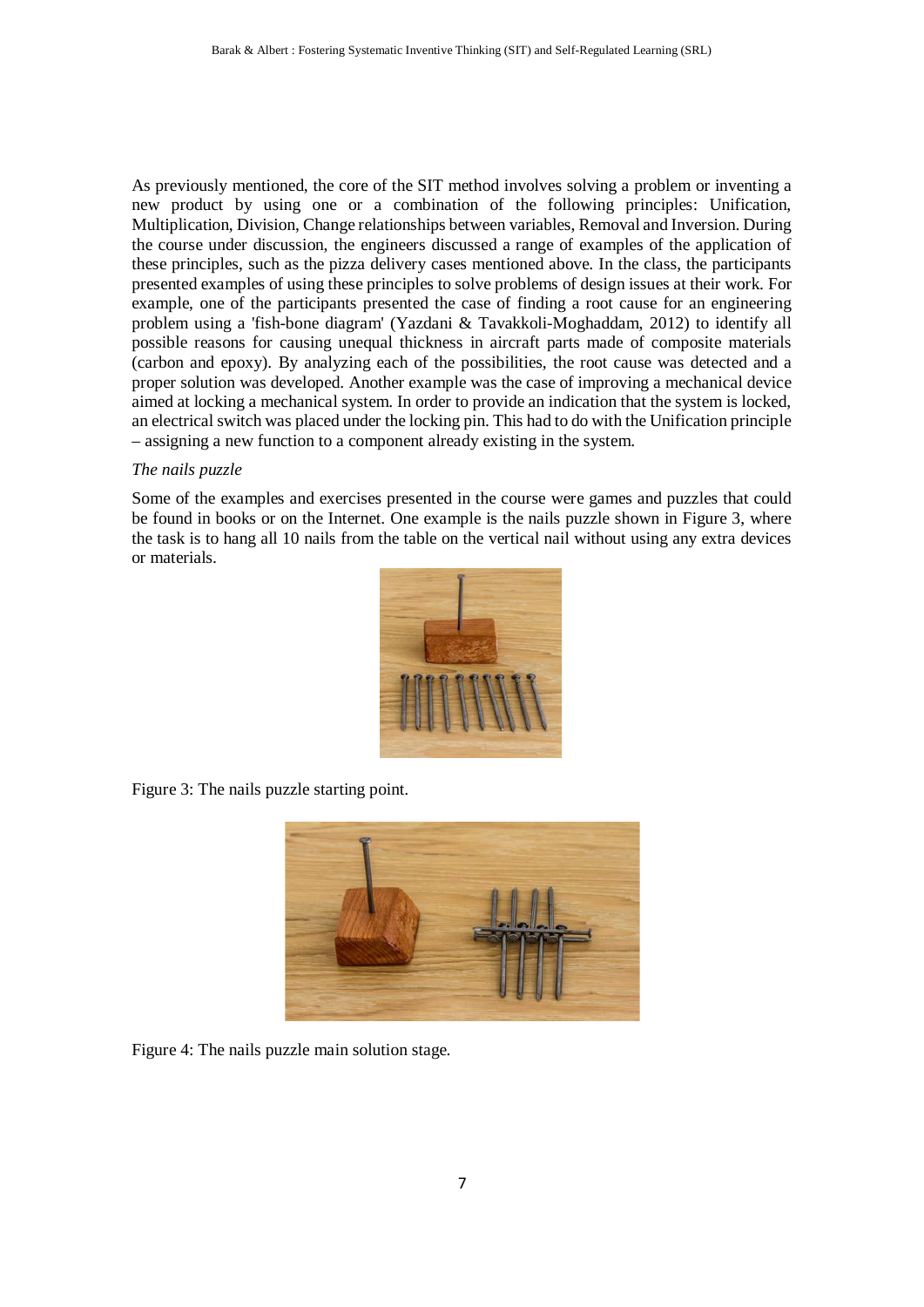

Figure 5: The nails puzzle final solution.

The participants received the nails puzzle towards the end of the workshop. They worked in groups for about 60 minutes in class. Only three out of 20 groups managed to solve the problem, as shown in Figures 4 and 5. Data on how the participants coped with the problem were obtained using the *thinking aloud* method. We asked the participants to say in their own words what they were doing at each stage, their considerations, thoughts and trials. Three participants were recorded for 40-60 minutes each.

One of the participants in the workshop who solved the nails puzzle was a mechanical engineer who had a good record of inventiveness and problem solving in his job. Following are some comments from this engineer while working on the problem:

- − The solution must follow the laws of physics;
- − It has to do with equilibrium… with symmetry;
- − There must be a construction that holds the nails;
- − A construction always includes a skeleton and supporting elements;
- − First I will create a construction and then see how to attach it to the nail;
- − I will probably use two nails for the skeleton and eight [four + four] for the body [symmetry];
- − It must be based on action and reaction forces… the nails press against each other; and
- The nails are already connected together and pressing against each other.

Aside from his thoughts on how to solve the problem, this participant also expressed metacognitive ideas, such as:

- − I carried out many trials and felt that the solution was slipping through my fingers;
- − I did not have a solution in mind… I built it step by step;
- − I had a wide spectrum of thoughts… some of them were against the laws of physics; and
- − I need logical thinking… how to obtain equilibrium.

The nails puzzle example demonstrates how a combination of *conceptual knowledge* in the related fields of physics and mechanics and *meta-cognitive knowledge* about problem solving play a central role in the problem-solving process. The SIT method is also relevant in solving this puzzle because SIT directs the problem solvers to use resources existing naturally in the system in a new way. In the present case, the gravity force acting on the nails is also used to press the nails together.

### **Findings from the Problems and Solution (P&S) test**

This test intended to measure participants' abilities in *identifying problems* or dangers in using a specific tool or equipment at home or at the workplace and *suggesting solutions* to these problems.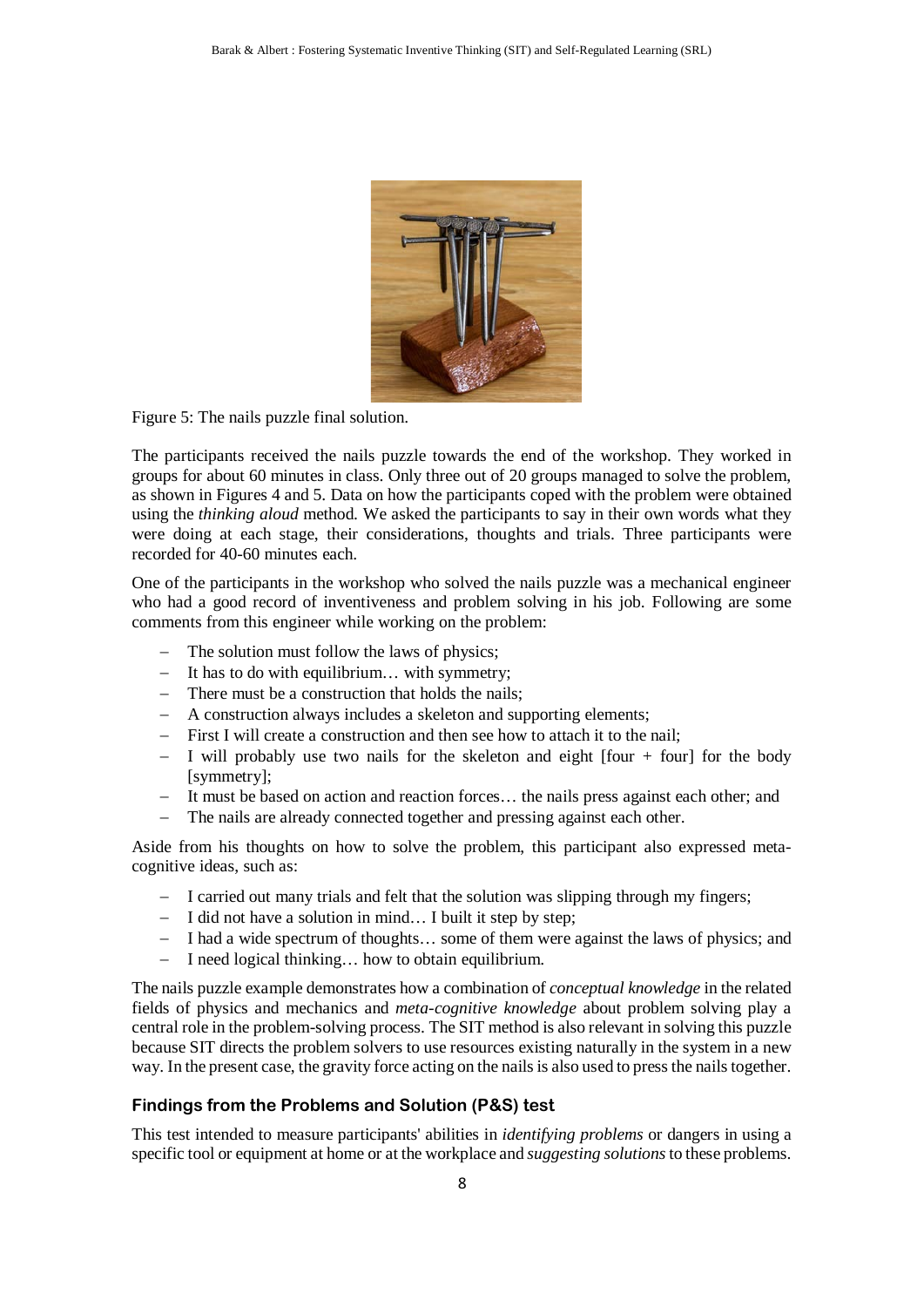For example, in using a samovar, as illustrated in Figure 6, there are dangers of being burned from the hot water, an electric shock or starting a fire.

Figure 6: An example from the Problems and Solutions test:

- a. Point out as many **problems or dangers** as possible in using the instrument.
- b. Suggest as many **solutions** as possible to each problem you have mentioned.



The test items related to the following categories were heating equipment, turning equipment, poisonous materials, spray work, electrical cutting tools, water reservoir, wet environment, transportation, seating, Illumination and radiation. As seen in Figure 6, a typical instruction in the test was:

- a. Point out as many **problems or dangers** as possible in using the instrument.
- b. Suggest as many **solutions** as possible to each problem you have mentioned.

Participants' answers were analyzed in terms of the following two aspects:

- a. The **number of problems** identified for each device or tool; and
- b. The number of **inventive solutions**, **conventional solutions** and **irrelevant solutions** proposed for each question. This method was developed in a previous study on teaching "Systematic Inventive Thinking" to children (Barak & Mesika, 2007).

The test was prepared in two versions containing 20 items each, which were used as pre-and postcourse exams. Half of the participants answered version 1 before completing the course and version 2 at the end of the course, and the other half answered the same exams in reverse order. Since no significant differences were observed between students' mean scores in the two versions either in the pre- or post-course exams, the two versions could be considered as identical.

Due to the limited scope of this paper, we only present findings for questions a and b mentioned above, as shown in Table 1 and Figures 6-8.

|                                                   |  |  |  |  |  |  |  |  |  |  | Table 1: Number of problems, irrelevant solutions, and inventive solutions the participants |
|---------------------------------------------------|--|--|--|--|--|--|--|--|--|--|---------------------------------------------------------------------------------------------|
| suggested in the Problems and Solution (P&S) test |  |  |  |  |  |  |  |  |  |  |                                                                                             |

|     |                                             |            | Experimental Group $(N=87)$ | Control Group<br>$(N=24)$ |           |             |           |
|-----|---------------------------------------------|------------|-----------------------------|---------------------------|-----------|-------------|-----------|
|     |                                             | Pre-course |                             |                           |           | Post-course |           |
|     |                                             | Mean       | <b>SD</b>                   | Mean                      | <b>SD</b> | Mean        | <b>SD</b> |
| TP  | Number of problems identified               | 31.38      | 18.52                       | 44.42                     | 24.56     | 32.38       | 17.54     |
| TC. | Number of irrelevant solutions<br>suggested | 10.95      | 8.76                        | 0.15                      | 0.45      | 1.21        | 2.54      |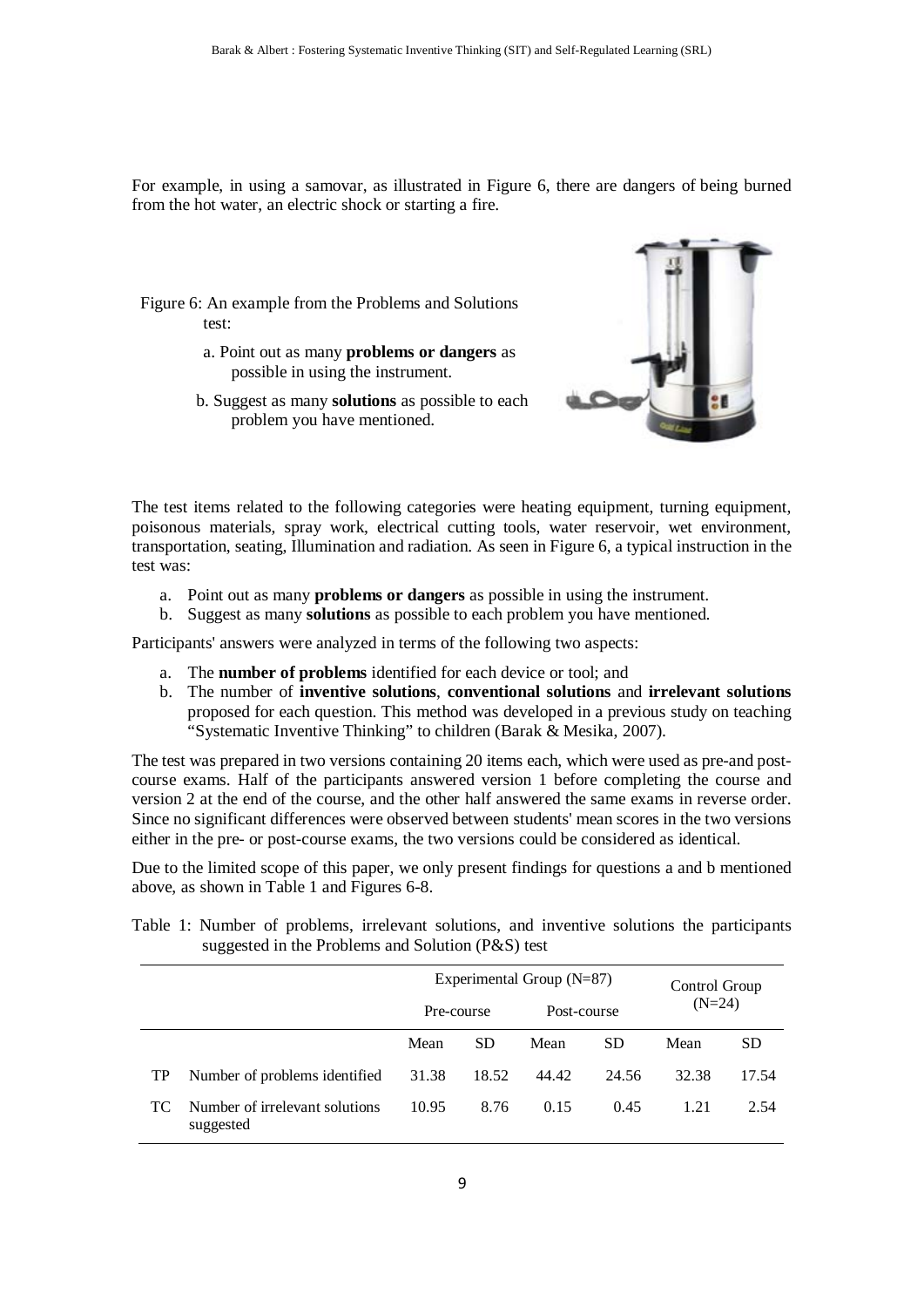



Figure 7: TP - Number of problems identified by the experimental and control groups.

# TC - number of irelevant solutions



Figure 8: TC - Number of Irrelevant solutions suggested by the experimental and control groups.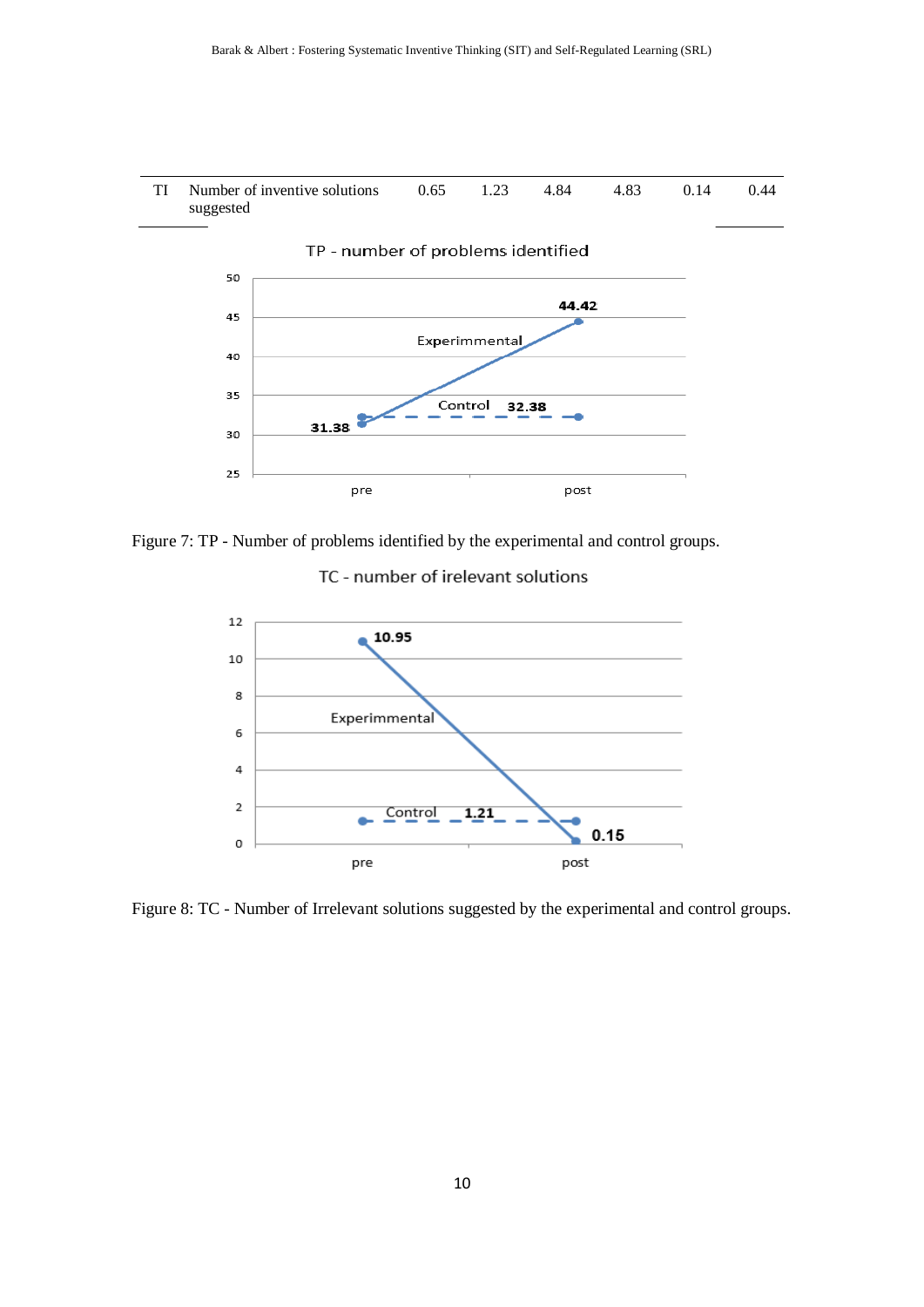

TI - Number of Inventive solutions

Figure 9: TI - Number of inventive solutions suggested by the experimental control groups.

To identify whether the participants' performance in the problem and solutions (P&S) test (TP, TC, and TI - dependent variables) were significantly affected by the test data (pre/post course independent variable), a one-way MANOVA analysis was carried out on the raw data presented in Table 1. The findings  $F(df=3)=201.198$   $p<0.000$  indicate a significant effect.

Since one-way MANOVA is an omnibus test statistic that does not tell which specific variables were significantly different from each other, it is common to follow this analysis by t-tests involving individual dependent variables separately. The findings, which are also illustrated in Figures 7, 8 and 9, are detailed below:

- TP the mean number of problems the students in the experimental groups identified increased significantly from 31.38 to 44.42 (t(df=164)=3.875, *p<0.040*);
- TC the mean number of irrelevant solutions the students suggested decreased significantly from 10.95 to 0.15 (t(df=164) = 11.080, *p<0.000*); and
- TI the mean number of inventive solutions the students suggested increased significantly from 0.65 to 4.84 (t(df=164)=7.75, *p<0.000*).

In summary, the findings described above show that after completing the course, the participants in the experimental groups excelled in the final exam in all of the three parameters measured. In comparison to the control group, the course graduates identified more problems, suggested a higher number of inventive solutions and wrote fewer irrelevant solutions to these problems.

#### *Repeated examination of the workshop's effects on participants' performance in their workplaces three months after learning the course*

Three months after the completion of each workshop, we randomly selected four participants from each of the five groups that had participated in the workshop (total n=20) and asked them to meet the researcher at their workplace for a personal interview, to discuss how and to what extent learning from the SIT/SRL workshop affected the participant in his/her work. Twelve of the 20 engineers who were invited accepted the invitation, but in the end, the interview was held with only four, and three others sent written feedback letters of 4-6 pages. The reviewer conducted indepth open-ended interviews, in which the interviewees selected the topics or examples they wanted to discuss. All the four oral interviews were recorded and transcribed.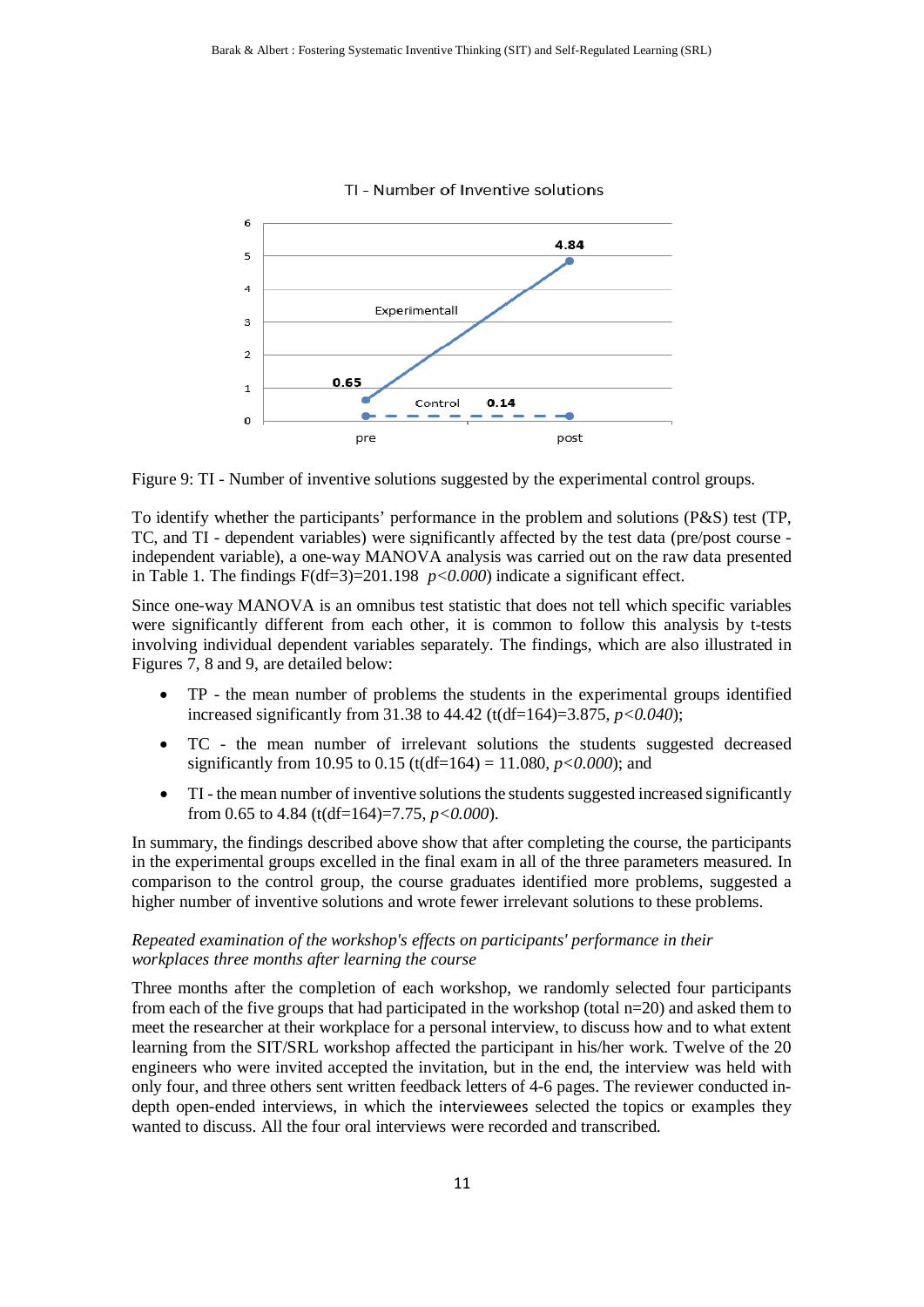In the first round of the data analysis, we identified the main categories the participants related to either in the interview or in the feedback letter. In the second round, we counted the number of participants who mentioned each category, as displayed in Table 2.

Table 2: Main categories from the subjects raised by the participants in the interviews or feedback letters three months after learning the SIT/SRL workshop.

| Category                                      | Frequency |
|-----------------------------------------------|-----------|
| Being proud of the self-change                |           |
| Gaining sound knowledge of ideas and concepts | 7         |
| Checking problems from different directions   | 7         |
| Using thinking strategies                     | 7         |
| Becoming confident in self-efficacy           | 6         |
| Changing ways of thinking                     | 6         |
| Wishing to influence the workplace            | 5         |
| Willing to study deeper                       | 3         |
|                                               |           |

Table 2 shows that participants marked significant effects of the workshop regarding their competences and self-confidence in coping with problem solving and inventive thinking in their jobs in the workplace.

### **Discussion and Conclusions**

The present study addressed two unique aspects of fostering problem solving and inventive thinking among engineering experts: first, teaching Systematic Inventive Thinking (SIT) methods for problem solving; second, teaching about Self-Regulated Learning (SRL) comprised of cognition, meta-cognition and self-efficacy beliefs. Encouraging results were obtained in providing the SIT/SRL workshop to five groups of engineering experts. The participants significantly improved their competencies regarding identifying problems in a given system or tool, and suggesting more innovative solutions and fewer irrelevant solutions to these problems. The participants reported that their thinking had changed to become more systematic in carrying out in-depth examinations of situations, and they were more effective in searching for solutions, extracting thinking methods and taking a panoramic view of the situation.

The findings of the present study replicate and extend the outcomes of prior studies that examined the effectiveness of teaching the Systematic Inventive Thinking (SIT) method to engineers (Barak & Goffer, 2002; Barak, 2004), mathematics and science teachers (Barak, 2006) and school children (Barak & Mesika, 2007). The present research, however, advanced this notion one step further by also integrating the teaching of Self-Regulated Learning (SRL), and meta-cognition in particular, in the problem-solving course. The training workshop that was developed and tested in this study could serve as a model for professional development programs not only for engineering experts but also for school students and teachers.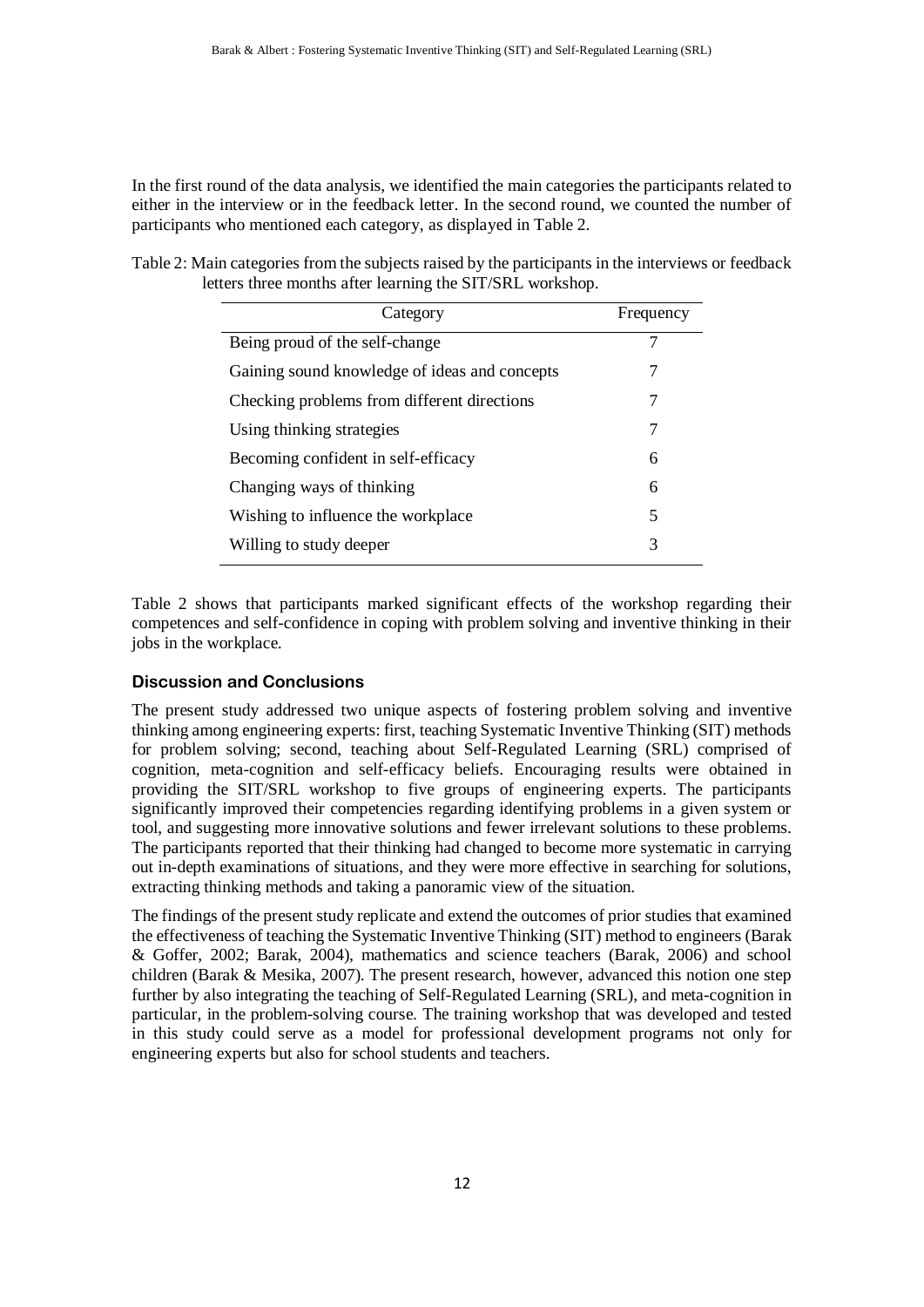#### **Affiliations**

Moshe Barak Department of Science and Technology Education, Ben Gurion University of the Negev Beer Sheva, Israel [mbarak@bgu.ac.il](mailto:mbarak@bgu.ac.il)

David Albert Department of Science and Technology Education, Ben Gurion University of the Negev Beer Sheva, Israel

#### **References**

- Altshuller, G. S. (1988). *Creativity as an exact science*. New York, NY: Gordon and Breach. doi:10.1590/S1806-11172005000200004.
- Bandura, A. (1986). *Social foundation of thought and action*. Englewood Cliffs, NJ: Prentice Hall.
- Barak, M. (2004). Systematic approaches for inventive thinking and problem solving: Implications for engineering education. *International Journal of Engineering Education*, *20*(4), 612-618.
- Barak, M. (2006). Teaching methods for systematic inventive problem solving: Evaluation of a course for teachers. *Research in Science and Technological Education*, *24*(2), 237–254
- Barak, M. (2010). Motivating self-regulated learning in technology education. *International Journal of Technology and Design Education*, *20*(4), 381-401. doi:10.1007/s10798-009
- Barak, M., & Goffer, N. (2002). Fostering systematic innovative thinking and problem solving: Lessons education can learn from industry*. International Journal of Technology and Design Education*, *12*(3), 227-247. doi:10.1023/A:1020259623483
- Barak, M., & Mesika, P. (2007). Teaching methods for inventive problem-solving in junior high school. *Thinking Skills and Creativity, 2*(1), 19-29. <http://dx.doi.org/10.1016/j.tsc.2006.10.002> 9092-x
- Boyd, D., & Goldenberg, J. (2014). *Inside the box: A proven system of creativity for breakthrough results*. New York, NY: Simon & Schuster. http://dx.doi.org/10.7469/JKSQM.2015.43.1.001
- De Bono, E. (1992). *The use of lateral thinking*. London, UK: Penguin. doi:10.1007/s10551- 007-9422-4.
- Boyd, D., & Goldenberg, J. (2014). *Inside the box: Why the best business innovations are right in front of you*. London, England: Profile Books
- Dudeney, H. E. (2016). 536 puzzles and curious problems. Mineola, NY: Dover Publications. [http://dx.doi.org/10.1017/S0025557200121783.](http://dx.doi.org/10.1017/S0025557200121783)
- Gardner, M. (1987). *The second scientific American book of mathematical puzzles*. Chicago, IL: University of Chicago.
- Goldenberg, J. & Mazursky, D. (2002). *Creativity in product innovation*. Cambridge, UK: Cambridge University.<https://doi.org/10.1017/CBO9780511674464>
- Horowitz, R. (2001). ASIT's five thinking tools with examples. *TRIZ Journal*, 21, *September*. <https://triz-journal.com/asits-five-thinking-tools-examples/>
- Moon, S., Ha, C., & Yang, J. (2012). Structured idea creation for improving the value of construction design. *Journal of Construction Engineering & Management*, *138*(7), 841-853. Doi:10.1061/(ASCE)CO.1943-7862.0000491#sthash.NGjtyCXP.dpuf
- Osborn, A.F. (1963). *Applied imagination: Principles and procedures of creative problem solving* (3rd ed.). New York, NY: Charles Scribner's Sons